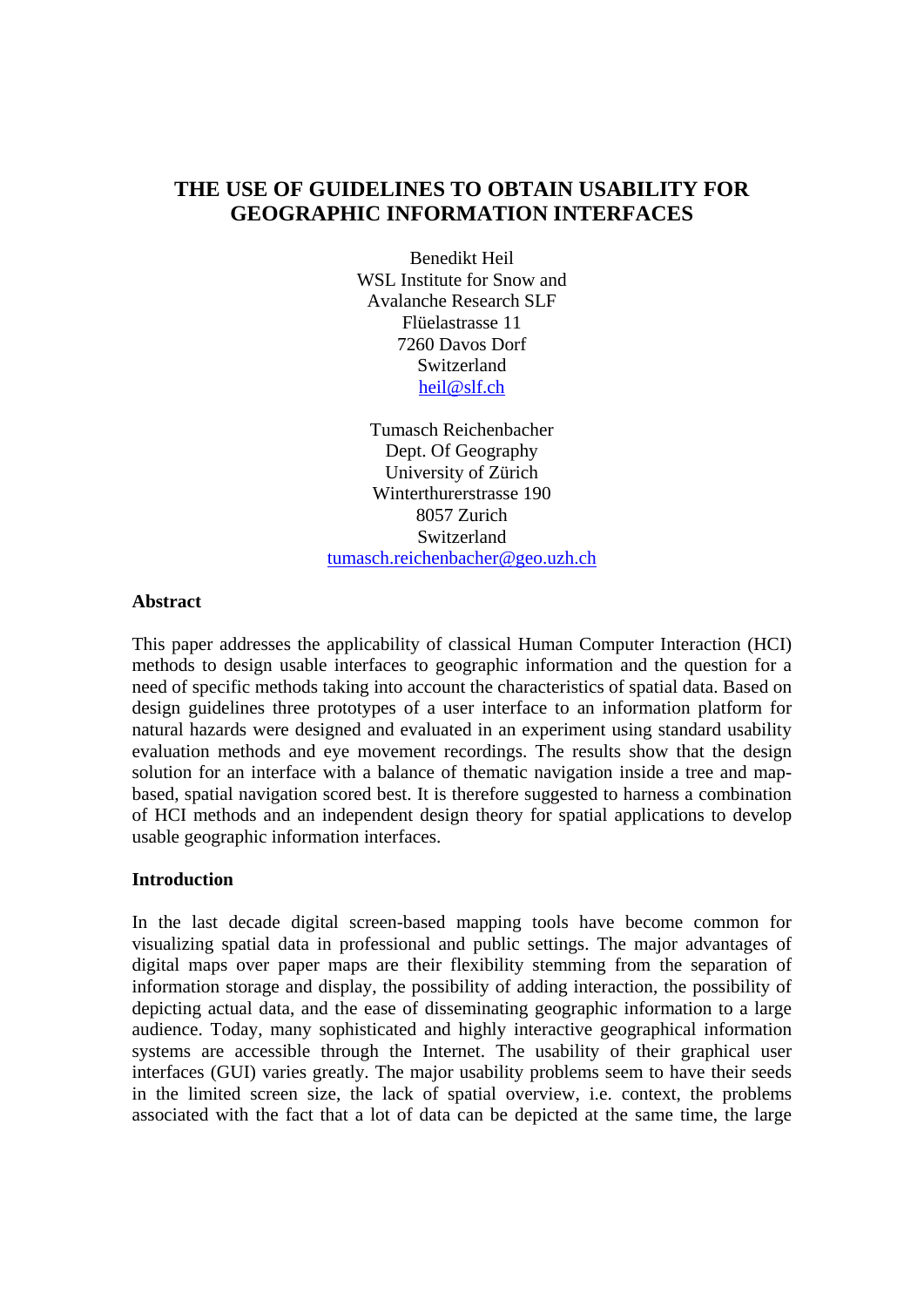choice of functions offered, and the heterogeneous user groups in terms of experience with computer use and training with the system itself. Geovisualization scientists and cartographers have therefore become interested in borrowing the insights of Human Computer Interaction (HCI) and usability approaches to make sure that their systems are usable before their release (Slocum et al., 2001). However, many researchers questioned if it is adequate to employ HCI theory and methods to solve the usability issues in geographic information technology and systems, claiming special and unique characteristics of spatial data and systems that require special methods. Hence, the need for an independent theory to support methods for usable geovisualization has been identified as an area requiring more detailed research (see for instance MacEachren and Kraak, 2001, Fuhrmann et al., 2005). Similarly, a shift in the design process for geovisualizations towards a user-centred design has been postulated (e.g. Nivala et al., 2008). Additionally, Fabrikant (2005) states that there is still relatively little known about the effectiveness of interactive graphical representations and geovisualization tools.

Besides classical methods to determine the effectiveness of GUIs like measuring the time or number of mouse clicks needed to solve a certain task, an extended way is observing the user's eye movements during the usage of a system (Çöltekin et al., 2009). The overall assumption in regarding eye movement data is that more fixations of the user's gaze on the screen indicate a higher amount of visual processing that is needed to understand the content of the interface (Duchowski, 2007). It can therefore be presumed that fewer fixations indicate a more comprehensible and effective interface.

In a case study accompanying the development of a user interface for a spatial information system, a formative evaluation was conducted involving experiments with potential future users. This system developed by the WSL Institute for Snow and Avalanche Research SLF in collaboration with the Federal Office of Meteorology and Climatology (MeteoSwiss) and the Federal Office for the Environment (FOEN) is a joint information platform for natural hazards (Gemeinsame Plattform Naturgefahren, in short GIN) for Switzerland. It will integrate current and recent meteorological, hydrological and snow data, as well as up-to-date observations and forecasts. The objective of the platform is to offer experts, government executives in charge and action forces (e.g. army, civil protection, fire brigades etc.) an effective and efficient tool to retrieve all information relevant to natural hazards during an event and get an overview of the situation in a coherent and unified way. The database accessed by GIN holds measurements from gauging stations (e.g. water level), observations (e.g. avalanche releases), and forecasts (e.g. runoff prediction). This data is presented as maps, tables, diagrams, and text. Temporal analysis of the past development of a parameter is also foreseen. At the time of writing the provisional GUI is being adjusted according to the results of this study and the feedback of the test users.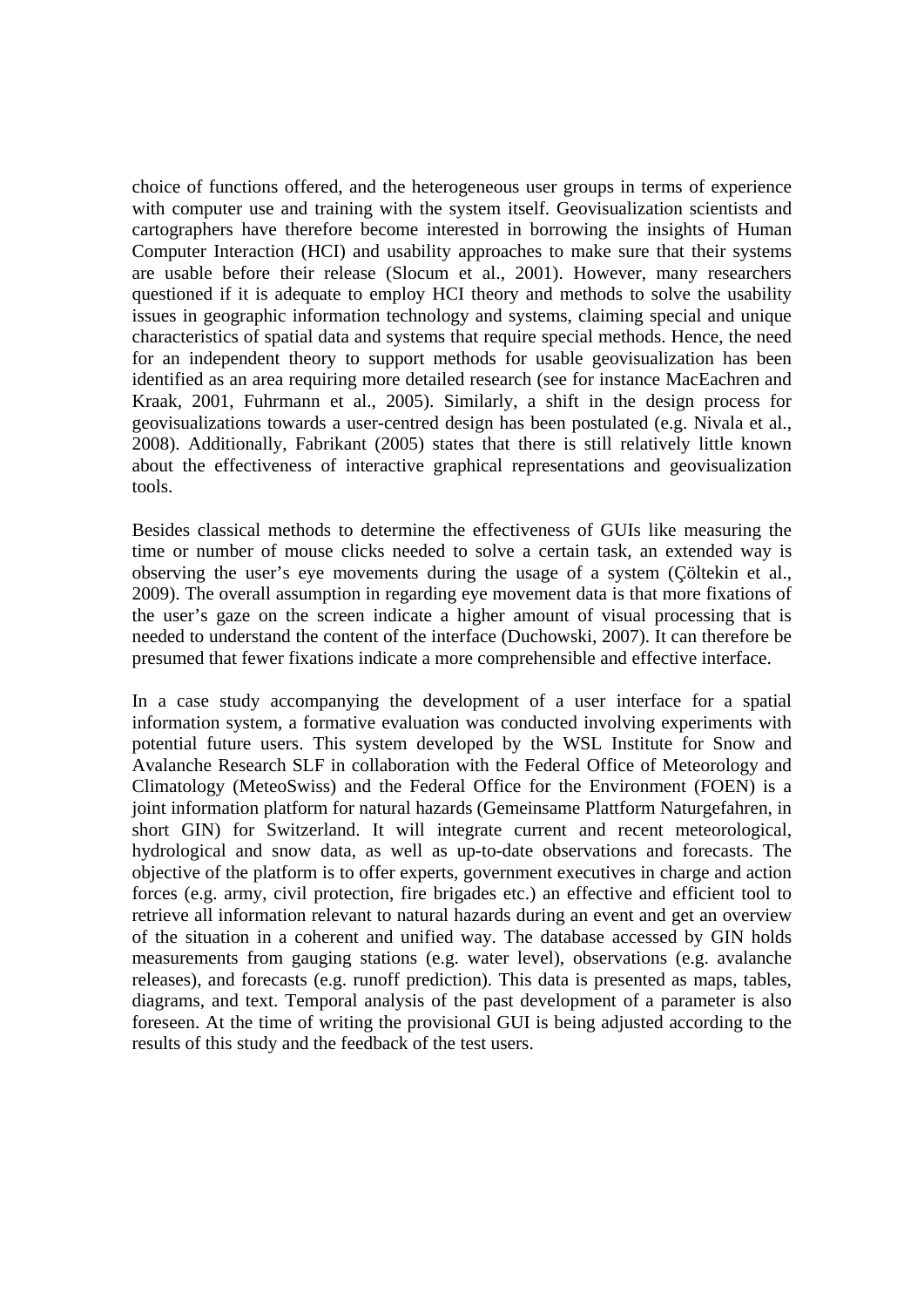For the reminder of this paper we sketch the goals of the study and describe the methods applied including a description of the user experiment. Further, we present the results of that experiment, discuss them, and draw conclusions.

## **Objectives**

The overall objective of our research was to provide better insight into the design of usable interfaces for geographic information platforms, addressed in two sub goals.

The first goal was to ascertain if the body of existing visualization guidelines and the theories of human computer interaction are directly applicable to the kind of geographic information platforms described above. The intention was to review design guidelines from HCI research and establish design alternatives based on them for the interface of the GIN platform. A second goal was to find the most appropriate, i.e. effective and usable design solution among these alternatives that can serve as a reference for implementation.

## **Methodology**

In order to address the above mentioned objectives and to assess the usability of geographic information platforms in general and the GIN platform in specific based on a review of existing design guidelines and best practice as well as a study of existing web mapping and web Geographic Information Systems (GIS), three possible GUI drafts for GIN were developed. These were evaluated regarding their effectiveness in an early development phase. They were realised as mock-ups with limited functionality and implemented in Adobe Flash. The design alternatives differ in their employment of a hierarchical navigation bar and their degree of using spatial navigation strategies, i.e. a map-based navigation. The following paragraphs and Figure 1-3 give an overview on the specific functional elements of the drafts and emphasize the differences between them.

## *The E-Draft*

The E-Draft (E stands for Explorer) was designed following the well known structure of the Microsoft Windows Explorer and is therefore not based on a specific design guideline. Data was organized in a navigation tree along the left border of the interface (see Figure 1). The whole thematic navigation only takes place inside the tree. Since all available information could be found in the navigation tree, its content needed to be extremely detailed. Navigation to a gauging station at a specific location had therefore to be accomplished completely inside the tree, resulting in a very long tree while navigating. Due to the fact that detailed thematic navigation was performed in the tree, the maps were static and did not provide any functionality. This draft was meant to represent a non-spatial navigation and interaction strategy for the interface. However, a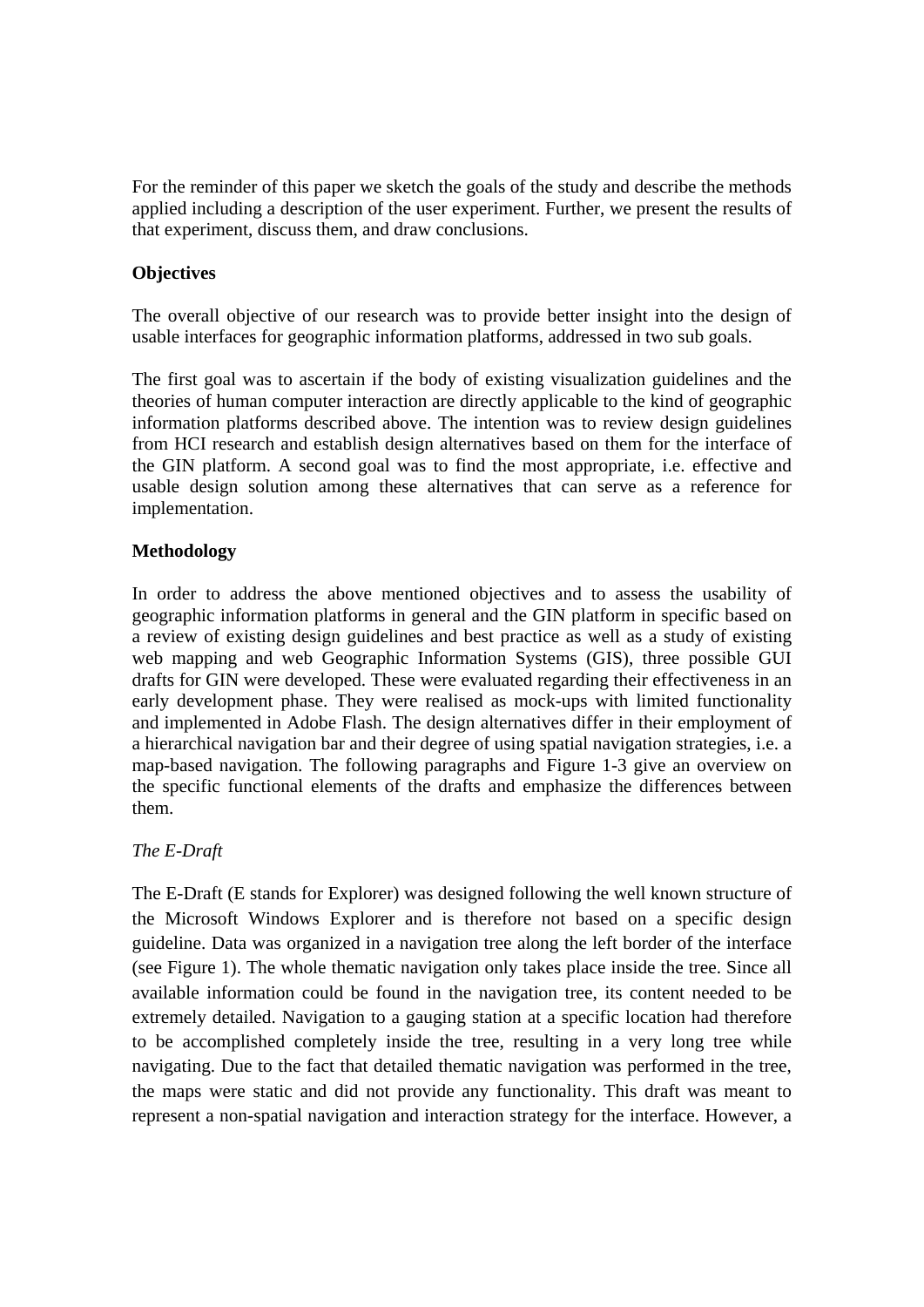difference to the Windows Explorer was the grouping of data in tabs to enable a sorting of the depiction style (e.g. maps, diagrams and tables).



Figure 1. The E-Draft based on the MS Windows Explorer navigation bar

### *The G-Draft*

The G-Draft (G stands for Galitz) was designed following the guidelines from Galitz (2007). Data was still organized in a hierarchical tree at the left of the interface (see Figure 2). Galitz (2007) suggests the use of a hierarchical menu structure when many relationships between the selectable alternatives exist. The difference to the E-Draft was the tree length and the level of detail. In this draft, the  $7 +/- 2$  rule (Miller, 1956, cited in: Dix et al., 2004) was applied to achieve a more memorable and less complex menu structure. This was enabled by adding functionality to the map. When clicking on a gauging station on the map, a selection list of available information of the selected place appeared. This allowed shifting the spatial navigation from the tree to the map and therefore minimizing the length of the tree. Another difference to the E-Draft was the absence of tabs. Every information request caused the generation of a new window, which was loaded underneath the active one at the bottom of the map resulting in a stack of windows holding distinct information. This GUI was meant to present a mixture between the E-Draft's non-geographical interface and an information system with a clearly spatial navigation ability.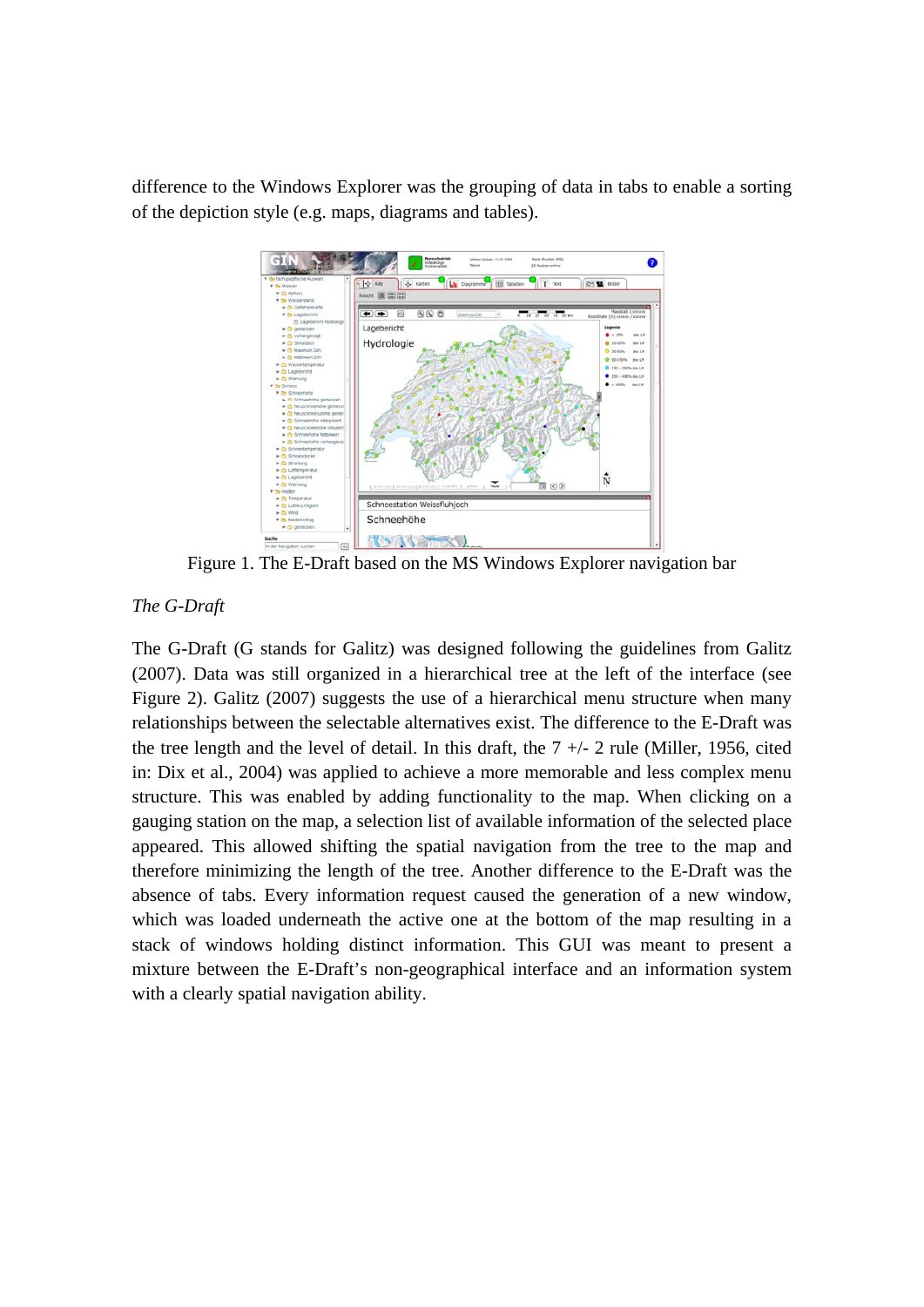

Figure 2. The G-Draft based on guidelines by Galitz 2007

## *The C-Draft*

The C-Draft's design (C stands for Cooper) followed the guidelines from Cooper et al. (2007). The most obvious change was the absence of the navigation tree on the lefthand side of the interface (see Figure 3). Instead, a large button with a filing cabinet symbol allowed the user to navigate thematically. This change was based on Cooper et al.'s (2007) opinion that hierarchic menu structures are not ideal for depicting small quantities of categories. They suggest using monocline groupings, which never exceed one level of nesting. By clicking on the filing cabinet button, a simple and sorted list with all available information appeared. Due to the missing thematic navigation bar on the left, the information area was very large compared to the other drafts and filled to the major extent by the map. It was therefore possible to display several types of gauging stations simultaneously on one map. Information about a specific gauging station could be obtained by clicking on the station. This opened a context menu which allowed the user to choose between the available parameters at the selected station. Information about a specific station was presented in a pop up window above the base map. Unlike the GUIs introduced above, in the C-Draft new information was loaded on top of the previous visualization. Scrolling was therefore not required. The C-Draft was designed to represent an information system with a spatial navigation focus to the greatest possible extent.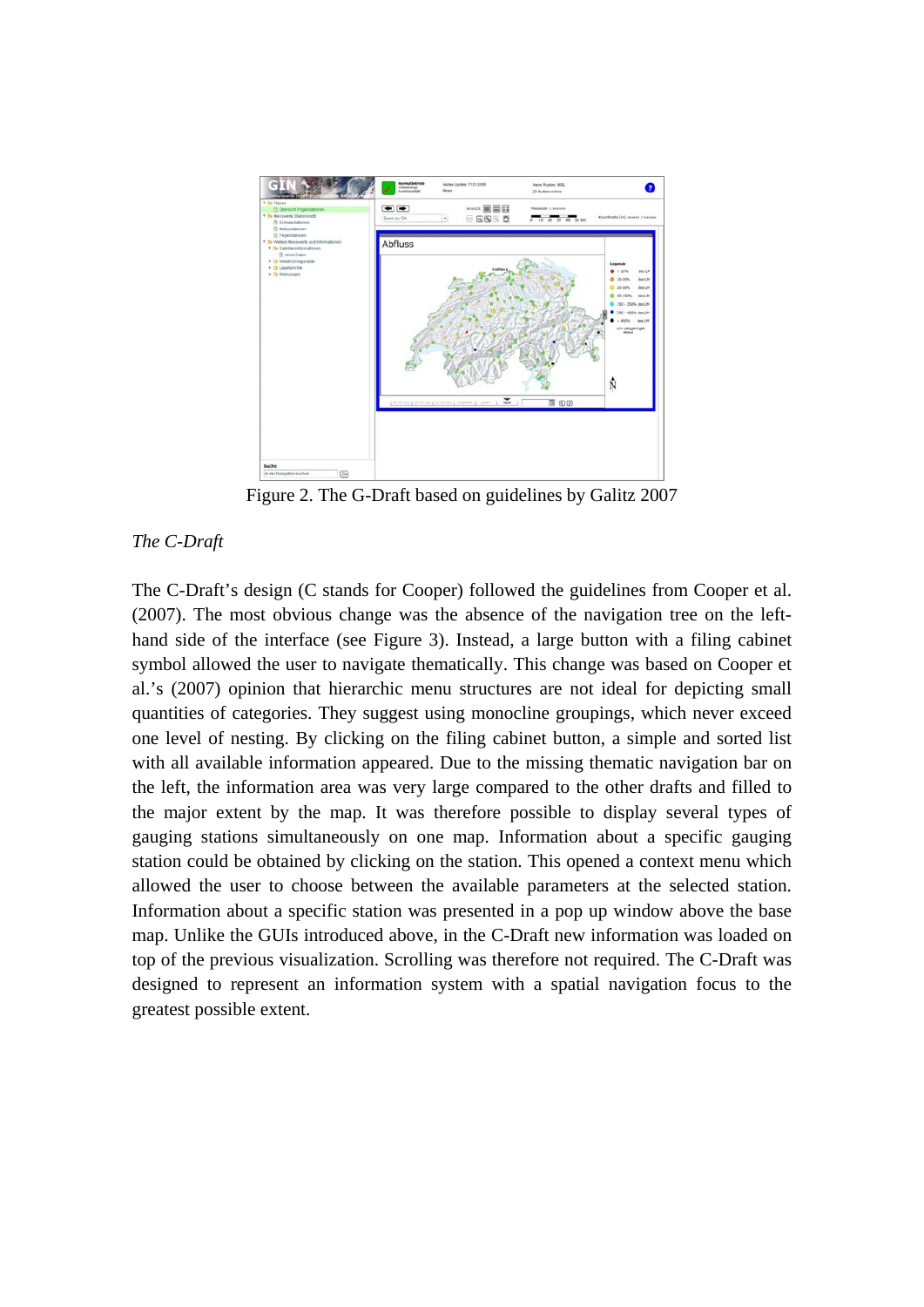

Figure 3. The C-Draft based on guidelines by Cooper et al. 2007

## *The user experiment*

In a second step, the design drafts served as visual stimuli in an experiment with test subjects combining classical usability evaluation methods and eye movement recording. 21 (6 female, 15 male) representative test subjects have been selected based on their experience, training and familiarity with similar systems. The average age of the participants was 32 with a standard deviation (SD) of 8.5 years.

At the beginning of the recording session, the participants were informed about the procedure of the experiment. The eye tracker was then calibrated and the the first stimulus was presented to the participant. The experiment leader then explained the first working task verbally. The tasks for the experiment were designed to be realistic and reflecting typical tasks to be solved with the platform, but simple enough to avoid misunderstandings. The answers were given verbally as well and were noted by the experiment leader, hence the contact between the participants and the eye tracker was maintained throughout the recording. A within-subjects design was chosen to obtain the most information from the experiment. Each participant was therefore presented with all three stimuli, i.e. the three drafts. As a consequence of this, the sequence of the stimuli presented to the participants was counterbalanced in a controlled way using a Latin Square. The number of 21 participants was optimal for the chosen design. As the comparison of the tasks was not a relevant factor, the sequence of tasks was held constant for each participant.

After all four working tasks had been completed for one stimulus, the recording was interrupted. The participants were then asked to fill in a standardized System Usability Scale questionnaire (SUS; Brooke, 1996) to rate their satisfaction with the interface. SUS is a usability measurement tool that produces a usability scale for a system, ranging from 0 to 100, 100 being the best possible score. It therefore delivers a scale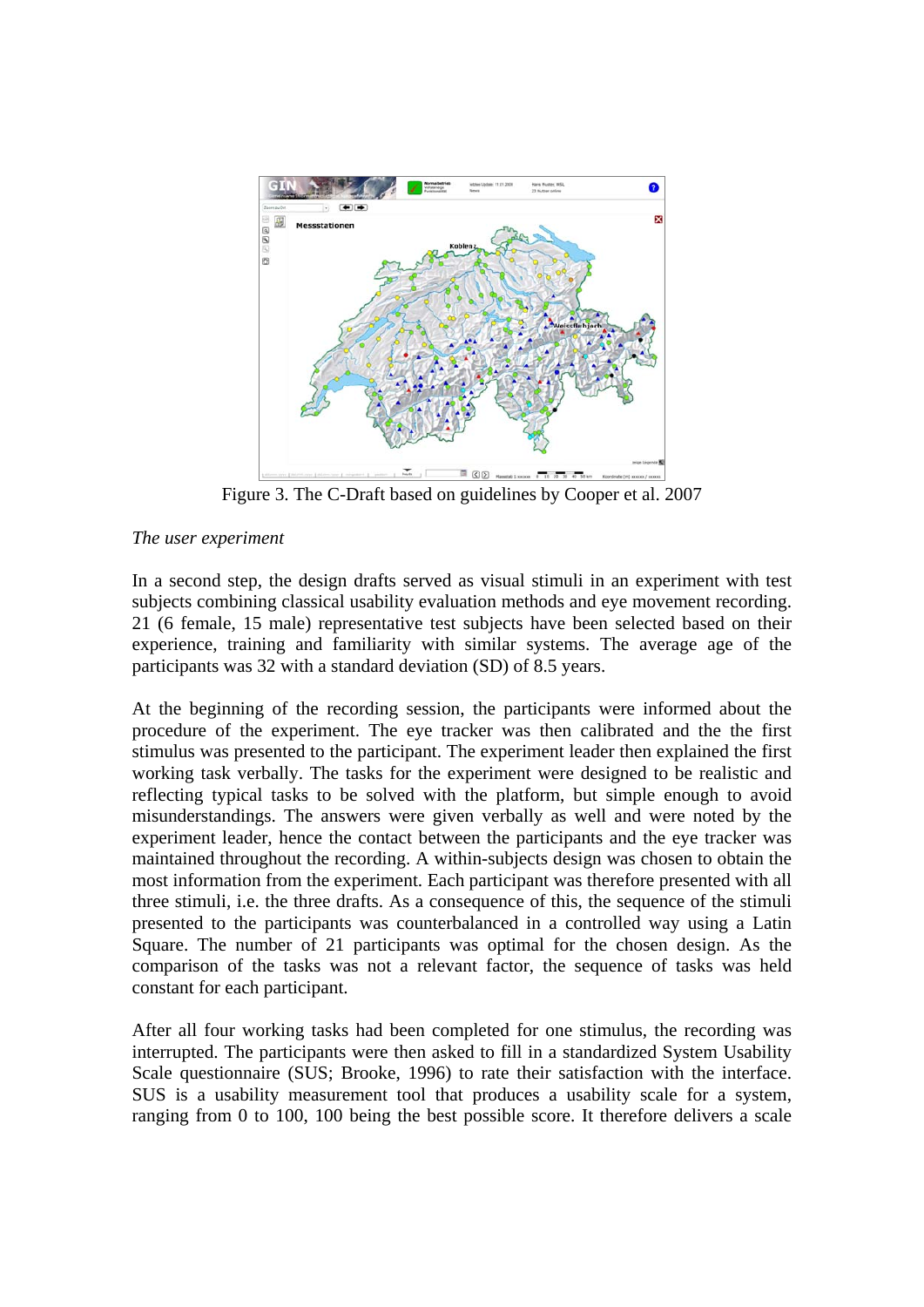that enables comparison of systems. The SUS questionnaire is composed of ten statements that have to be rated by the user from one to five on a Likert Scale. A systematic review of five usability questionnaires showed that SUS yielded the most reliable results across sample sizes, even though it was the simplest questionnaire studied (Tullis and Stetson, 2004). Additionally, Bangor et al. (2008) point out that SUS provides a good and valid method of comparing different interfaces' usability.

The overall duration of the experiment was approximately 50 minutes. The test persons were offered no compensation for the participation in the experiment.

#### *Aparatus*

The experiment was run on a PC running Windows XP Professional. The stimuli were displayed on a 20 inch Flat Panel (LCD) with 1280 x 1024 pixels resolution in Microsoft Internet Explorer 7 in full screen mode. During the experiment, video and sound were recorded by a web camera in order to observe the participant during the experiment. Tobii X120, a video-based combined pupil and corneal reflection table mounted binocular eye tracker was used to record the gazes of participants with a 60 Hz sampling resolution.

## **Results**

The results from the SUS questionnaire and the eye movement recordings are mostly presented as mean values and standard deviations (SDs). If the data was ordinal scaled or the SDs were high, the median (M) was calculated. The Kolmogorov-Smirnov-Test was applied to every interval scaled variable in order to identify if the data was normally distributed. Normally distributed data was compared through use of either the T-Test for two independent samples or the one-way analysis of variance (ANOVA) combined with the Duncan Test for homogenous subgroups for more than two independent samples. Not normally distributed data was compared using the Mann-Whitney U Test (for two independent samples) and the Kruskal-Wallis H Test (for more than two independent samples). It was found that all eye tracking metrics, including the time per task and the number of mouse clicks, showed a significant deviation from the normal distribution. A 5% level of significance was used for all statistical tests.

#### *Results from classical usability evaluation methods*

In the SUS, the G-Draft scored best with an average of 81.55 and a SD of 12.03. The C-Draft reached a SUS score of 60.00 (SD: 21.67) and the E-Draft obtained 56.55 (SD: 16.91). The SUS scores are significantly different ( $F = 12.848$ ,  $p < 0.001$ ) among the stimuli. The Duncan Test revealed that the G-Draft's SUS scores are significantly higher than the E- and C-Draft's ratings. The difference between the latter two GUIs however was not significant. Furthermore, they make statements about acceptable SUS scores and interpret them. According to (Bangor et al., 2008, p. 592), the E-Draft can be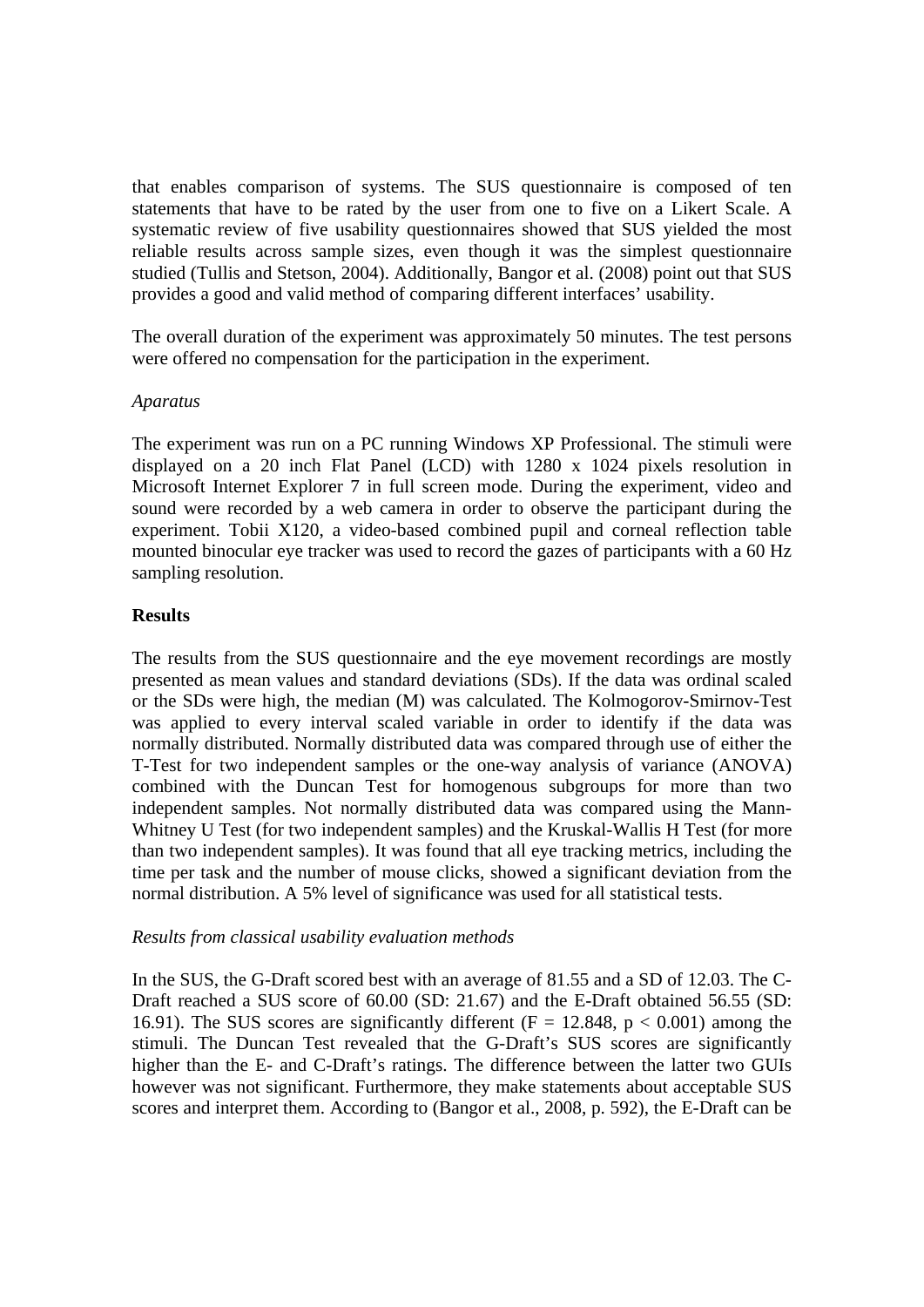classified as "*OK*", the C-Draft between "*OK*" and "*Good*" and the G-Draft between "*Good*" and "*Excellent*". In the same breath, they point out that this empirical classification is not generally valid but can help ranging the rated systems in a wider and absolute context of usability.

In terms of the average time per task taken by all 21 participants, the G-Draft performed best (M: 24.04s, SD: 26.94), the C-Draft intermediate (M: 30.29s, SD: 56.44) and the E-Draft worst (M: 65.31, SD: 61.56). The means of the total times used for the different stimuli differ significantly ( $p < 0.001$ ). Specifically, the E-Draft's task completion times are significantly different to those of the G-Draft ( $Z = -7.604$ ,  $p < 0.001$ ) and those of the C-Draft  $(Z = -5.114, p < 0.001)$ . The G-Draft's task completion times however are not significantly different to the C-Draft's performance  $(Z = -1.927, p = 0.054)$  too. The best result of the G-Draft in terms of efficiency is also evidenced by the smallest SD of the total mean durations of the stimuli.

In addition, the number of mouse clicks needed to complete all tasks on a stimulus differs significantly among each of the three stimuli ( $p < 0.001$ ). More specifically, the E-Draft's number of mouse clicks (26, SD: 19) is significantly higher than the mouse clicks needed for the G-Draft (12, SD: 9, Z = -7.148,  $p < 0.001$ ). The E-Draft also required a significantly higher number of mouse clicks compared to the C-Draft (17, SD: 14,  $Z = -4.844$ ,  $p < 0.001$ ). Furthermore, in terms of the number of mouse clicks, the G-Draft performed significantly better than the C-Draft  $(Z = -2.221, p = 0.026)$ .

## *Results from the eye tracking evaluation*

The quality of the eye tracking data was not equally high for every participant. Due to failures in several recordings, three records for the E- and C-Draft as well as two records for the G-Draft had been excluded from the dataset used for analysis.

For every stimulus, a fixation density map was created (see Figure 2). Fixation density maps visualize all fixations that occurred on a stimulus during an experiment. They consist of a static picture of the stimulus, overlaid with an interpolated fixation density surface. Darker areas specify regions with more fixations.

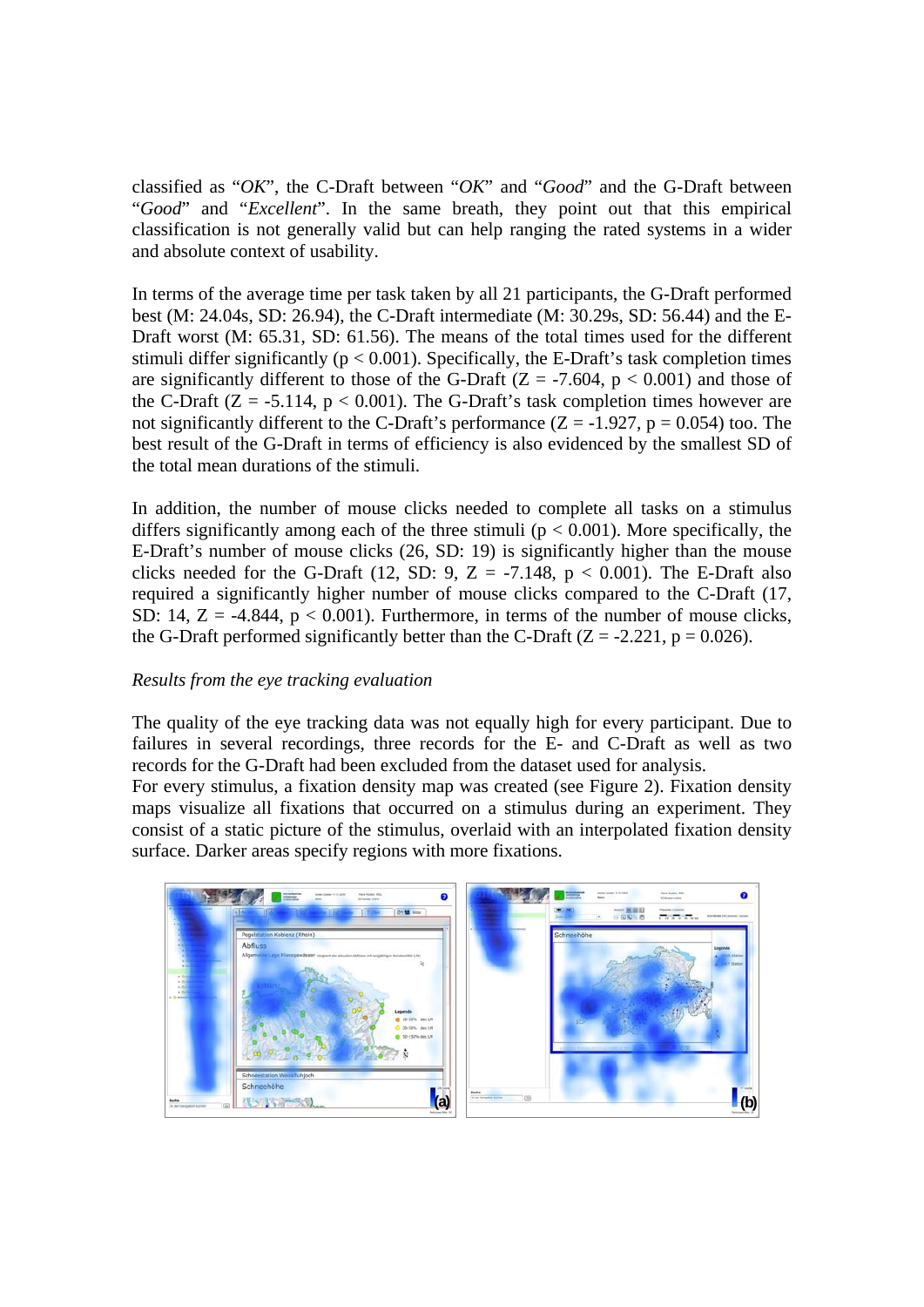

Figure 2. Fixation density maps of (a) the E-Draft, (b) the G-Draft and (c) the C-Draft

The spatial dispersion of the fixations on the interfaces reveals a clustered pattern. For this reason the GUIs have been divided into areas of interest (AOIs). Table 1 provides a selective overview on the most important AOIs and the associated eye tracking results.

| <b>Stimulus</b> | AOI Name              | Percentage of<br>screen [%] | Total no. of<br>fixations | Median no. of<br>fixations per<br>task | Mean Fixation<br>duration [ms] |
|-----------------|-----------------------|-----------------------------|---------------------------|----------------------------------------|--------------------------------|
| E-Draft         | Navigation bar        | 17.58                       | 5317                      | 37.5                                   | 523.50                         |
|                 | Tabs section          | 2.90                        | 773                       | 6.5                                    | 398.25                         |
|                 | Information window    | 57.29                       | 5566                      | 54.5                                   | 350.47                         |
| G-Draft         | Navigation bar        | 21.65                       | 1047                      | 8.5                                    | 461.77                         |
|                 | Toolbar               | 5.12                        | 147                       | $\theta$                               | 291.78                         |
|                 | Information window    | 53.20                       | 4079                      | 32.5                                   | 380.56                         |
| C-Draft         | Navigation window     | 10.61                       | 2623                      | 22.5                                   | 515.76                         |
|                 | Filing cabinet button | 0.10                        | 90                        | $\mathbf 0$                            | 453.02                         |
|                 | Information window    | 68.62                       | 5813                      | 53                                     | 425.08                         |

Table 1. AOIs and dedicated eye tracking results

The complex tree-navigation in the E-Draft generated the most and the longest fixations. The G-Draft produced significantly less fixations than the E-Draft  $(Z = -$ 8.581,  $p < 0.001$ ). The number of fixations on the C-Draft's navigation window could not be analyzed because it was only visible if the filing cabinet button was active. The number of fixations on the navigation window is therefore incorrect due to its dynamic character. It rather describes the fixations that occurred in the area where the navigation window appeared if the cabinet button was clicked. Furthermore, the fixations in the dynamic information windows of all three drafts are not directly referable to the content depicted on the static background layers in Figure 2 due to the fact that the participants had to interact with the dynamic content to find the required information. On the other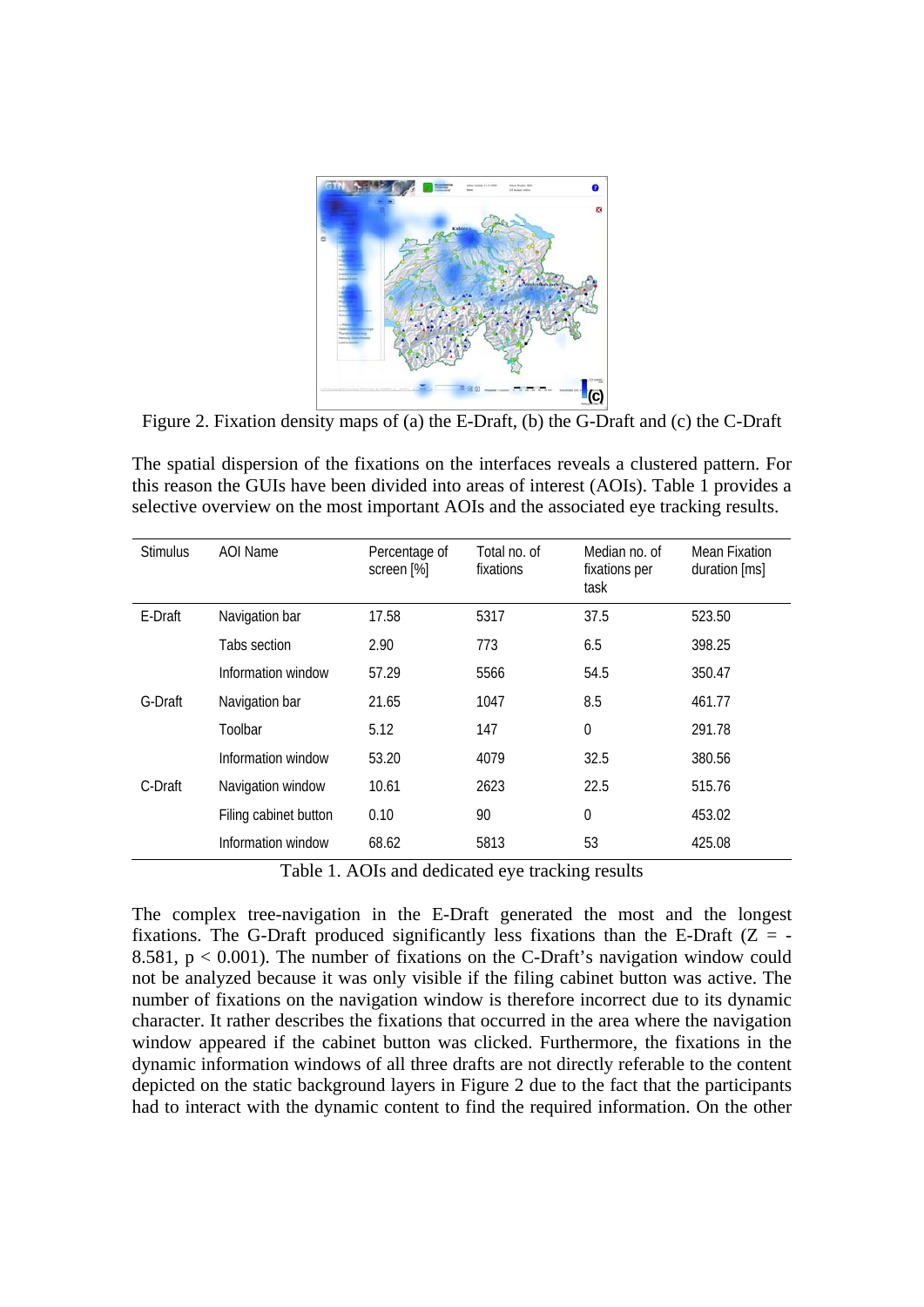hand, the number of fixations and the fixation durations reported in Table 1 are still meaningful because these numbers regard the overall performance of the navigation windows themselves. The difference between the fixation durations on the E-Draft's and the G-Draft's navigation bar is significant  $(Z = -9.261, p < 0.001)$ . It can therefore be assumed that the navigation bar in the G-Draft was less complicated to process mentally, than in the E-Draft. The fixation durations on the C-Draft's navigation window are not meaningful because the window was only visible if the filing cabinet button was active. The tabs section in the E-Draft generated relatively small mean fixation durations. It can therefore be concluded that the tab function was clear and easily understood. The filing cabinet button on the C-Draft, which was essential to solve all four tasks, did not generate long fixation durations as well.

Overall, the G-Draft was observed to be the most usable GUI draft. In both classical measures of usability and eye tracking analysis it achieved the best results most often. It is likely that the good SUS rating, the short task completion times and the low number of mouse clicks can be explained by the G-Draft's short and low level navigation tree. Galitz (2007) suggests the use of a well-balanced and where possible two-leveled hierarchical navigation tree to organize a system's content. The G-Draft's navigation tree therefore uses mostly two, maximum three levels. The significantly shorter length of time needed to complete the tasks in the G-Draft compared to the E-Draft supports the Hick-Hyman Law (Hick, 1952, Hyman, 1953, cited in: Cockburn et al., 2007), which claims that the time taken to choose an item (for example on an interface) is proportional to the total number of selectable items. The eye tracking data also backs up these results. The number of fixations and the average fixation durations in the G-Draft's navigation section are both significantly lower than for the E-Draft. Due to the fact that both the G-Draft and the E-Draft are similar in design (the biggest difference is the complexity of the tree) and the fact that the E-Draft's navigation to the gauging stations had to be done inside the tree, it can be assumed that spatial navigation is more efficiently performed on a map.

In general, the G-Draft produced the lowest mean and median number of fixations, as well as the shortest average fixation duration. This supports the idea that a combination of the classical and well established tree navigation, combined with interactive map functions, is helpful when designing an efficient user interface. The C-Draft, as the representative of an interface employing a spatial navigation strategy, performed second best in terms of usability. Due to the facts explained above, the E-Draft can be regarded as the GUI with the poorest usability among the three stimuli.

## **Conclusions**

The results of this study suggest that the existing visualization theories and design guidelines, developed for non-spatial interactive systems, can be partially applied to the spatial domain. In particular, it was shown that tasks which are not related to spatial objectives, such as thematic navigation, should be designed according to the classic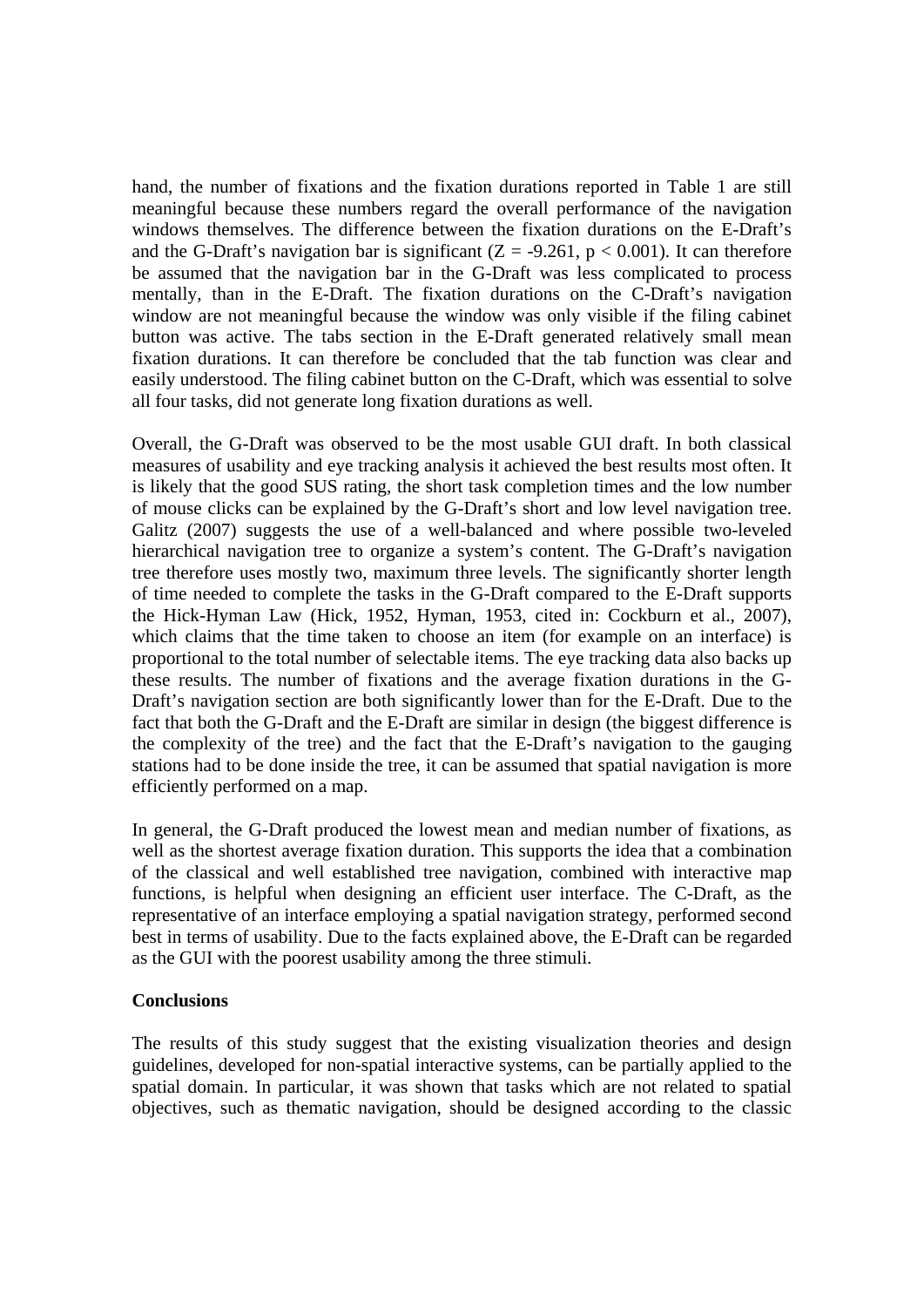theories. It was revealed that the users like metaphors they already know and that systems employing them are more user friendly.

Yet, an independent theory to support methods for usable geovisualization is regarded as important. However, GIScience should not reinvent the wheel. According to the results of this study, the G-Draft represents a possible visualization concept for a usable interactive spatial information system. It could be complemented with tabs to sort the different data visualizations.

In general, it is however not possible to make universally valid statements with the results of only one study. Further research in geographic information science (GIScience) is therefore required in order to deliver useful and empirically proven design guidelines for usable geographic information interfaces. Furthermore, usability evaluations of basic map functions such as zooming, panning, rotating or tilting for 3D solutions should be targeted. A framework of comparable and complementary studies could help to extend the existing guidelines for usable non-spatial computer interfaces. Some work has already been done (e.g. by Nivala et al., 2008, Harrower and Sheesley, 2005, Hornbæk et al., 2002, You et al., 2007) which shows that GIScience is progressing in this field. Additionally, eye tracking is regarded as a promising technique for enhancing the knowledge of the effectiveness of interactive geovisualization tools. In doing so, fundamental experiments are required to enable a bottom-up approach.

## **References**

- BANGOR, A., KORTUM, P. T. & MILLER, J. T. (2008) An Empirical Evaluation of the System Usability Scale. *International Journal of Human-Computer Interaction,* 24**,** 574-594.
- BROOKE, J. (1996) SUS A quick and dirty usability scale. IN JORDAN, P. W., THOMAS, B., WEERDMEESTER, B. A. & MCCLELLAND, A. L. (Eds.) *Usability Evaluation in Industry.* London, Taylor and Francis.
- COCKBURN, A., GUTWIN, C. & GREENBERG, S. (2007) A predictive model of menu performance. *Conference on Human Factors in Computing Systems CHI.* San Jose, CA, ACM.
- ÇÖLTEKIN, A., HEIL, B., GARLANDINI, S. & FABRIKANT, S. I. (2009) Evaluating the Effectiveness of Interactive Map Interface Designs: A Case Study Integrating Usability Metrics with Eye-Movement Analysis. *Cartography and Geographic Information Science,* 36**,** 5-17.
- COOPER, A., REIMANN, R. & CRONIN, D. (2007) *About face 3: the essentials of interaction design,* Indianapolis, IN, Wiley Pub.
- DIX, A., FINLAY, J., ABOWD, G., D & BEALE, R. (2004) *Human-computer interaction,* Harlow, Pearson/Prentice-Hall.
- DUCHOWSKI, A. T. (2007) *Eye tracking methodology: theory and practice,* London, Springer.